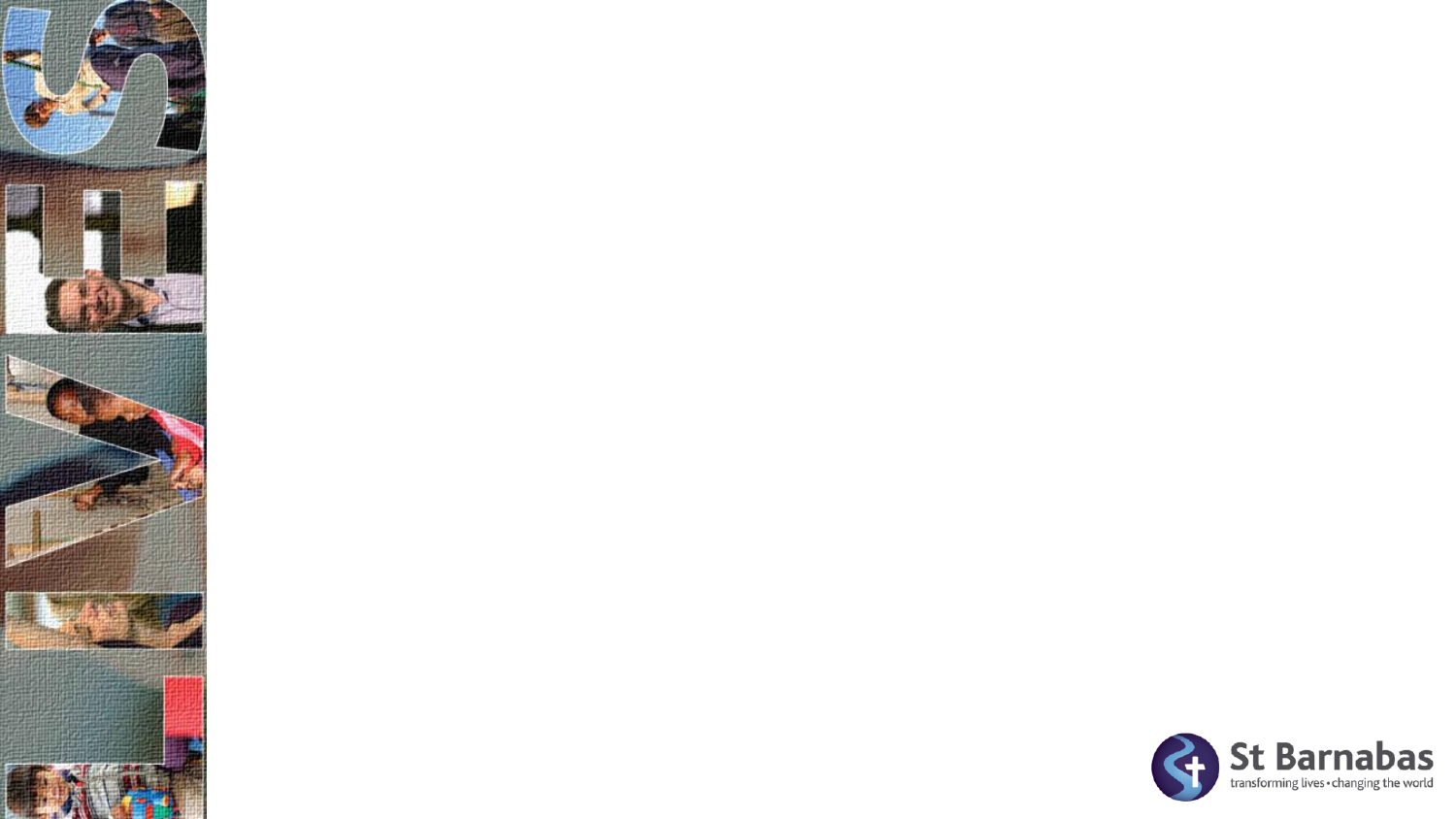



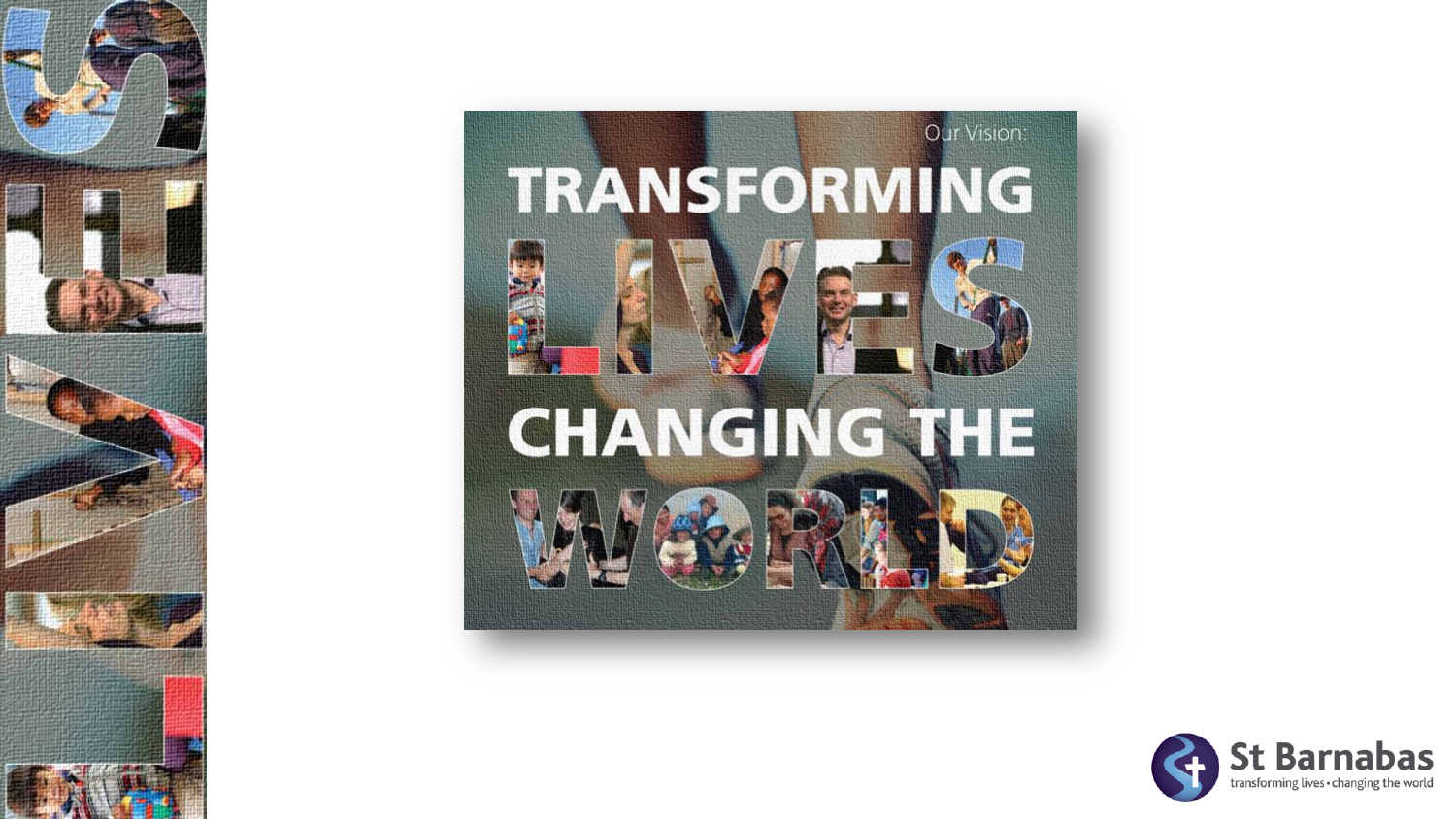



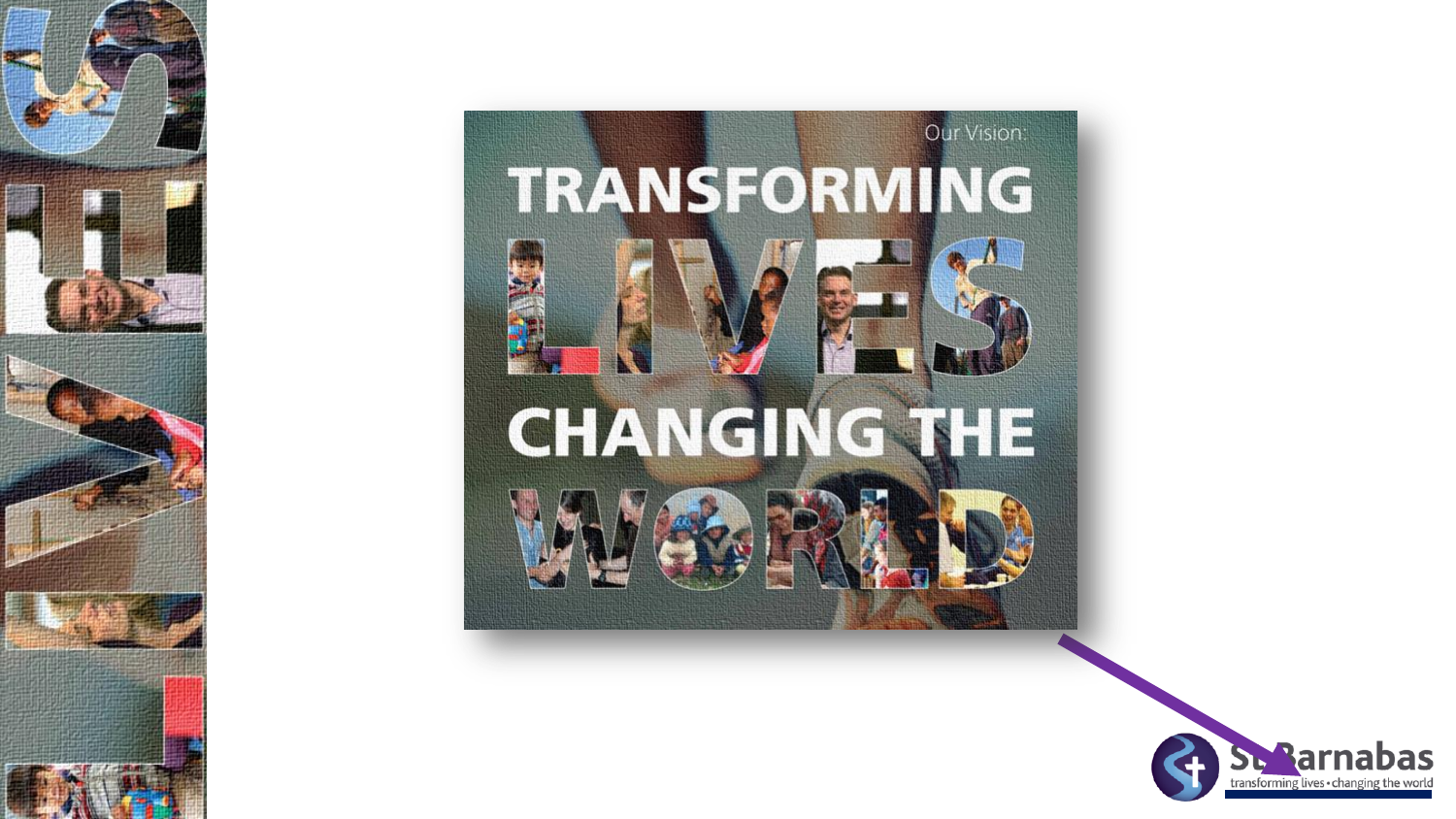



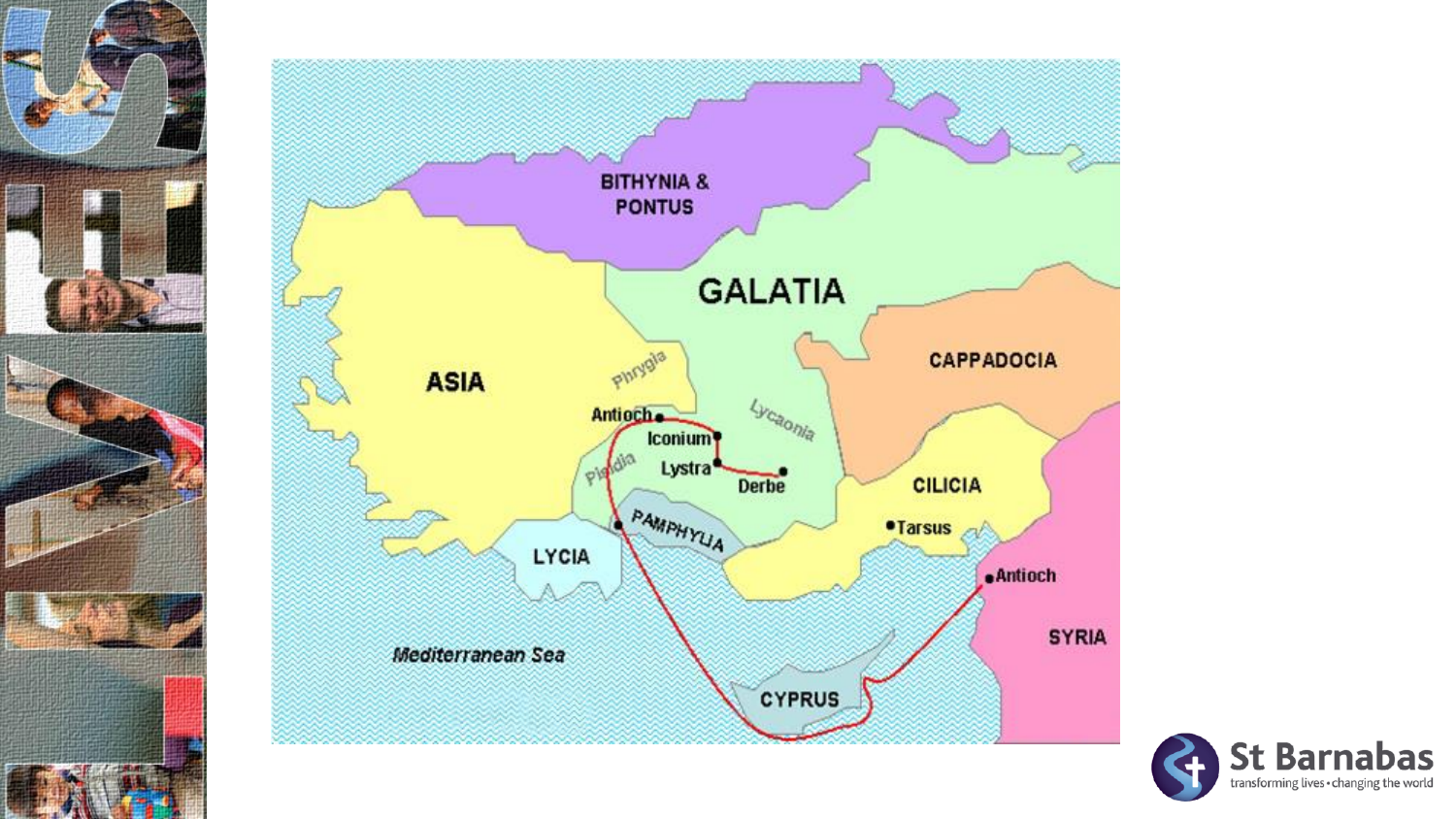



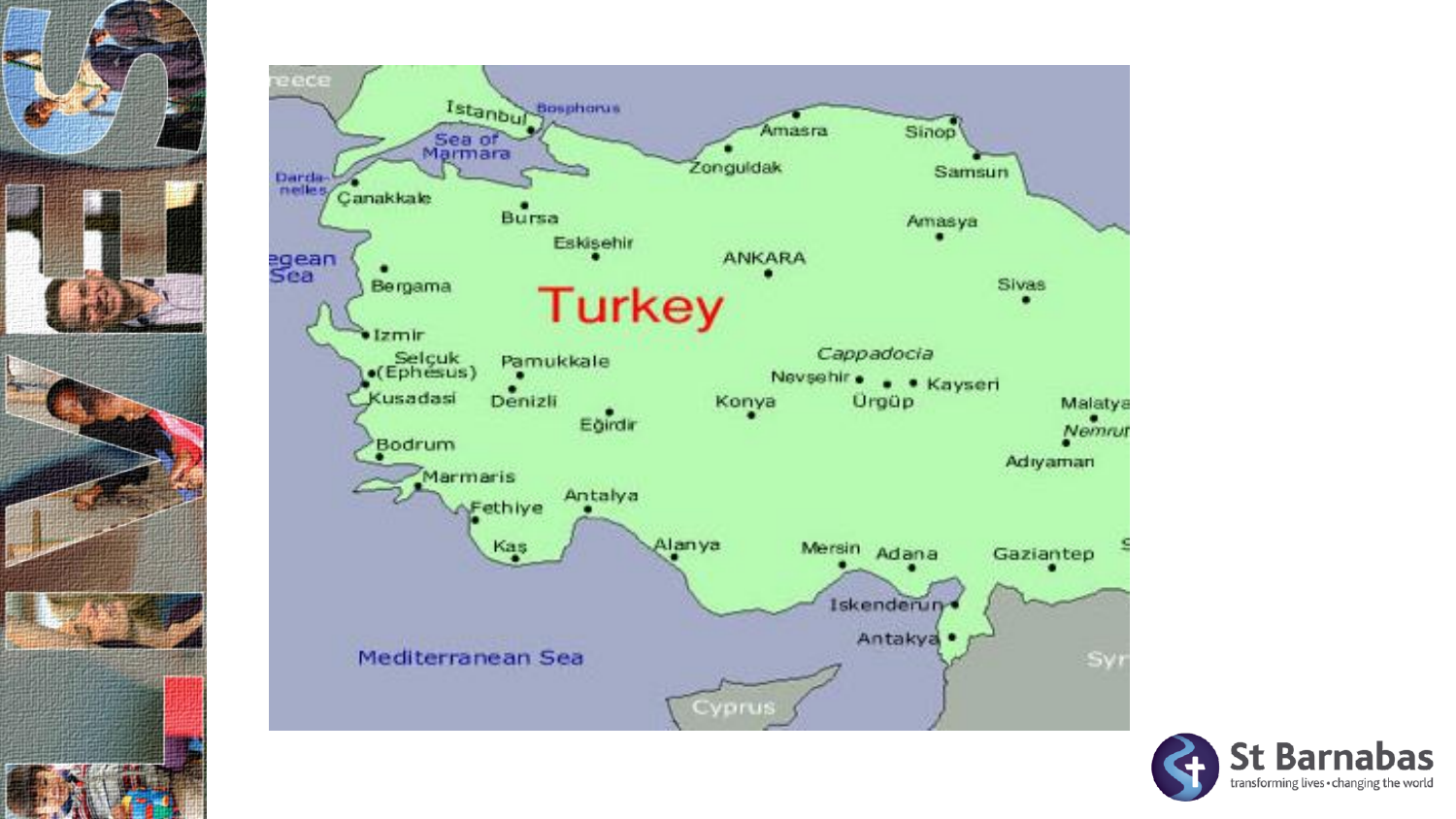



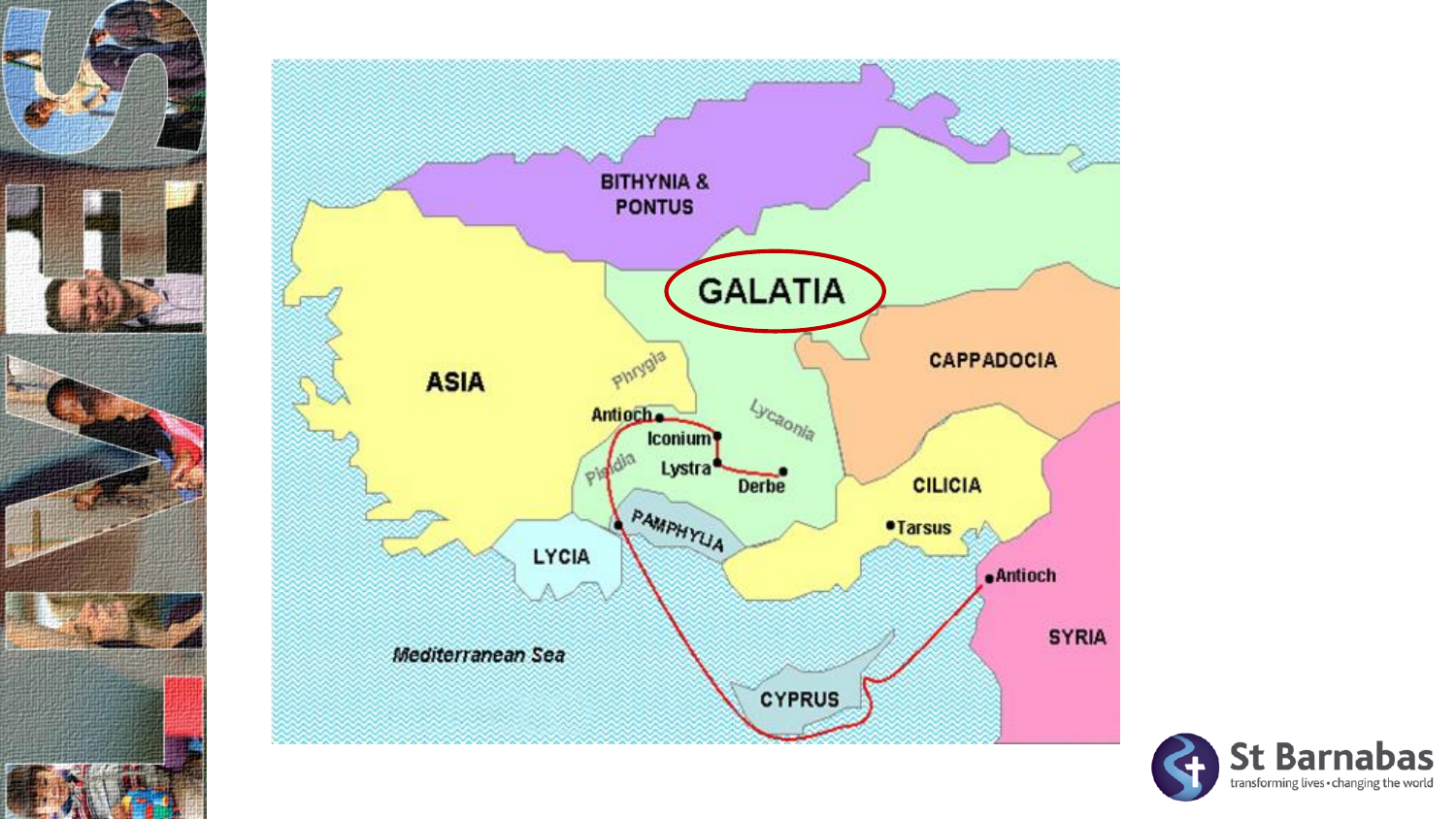

#### **Acts 15:1**

**Certain individuals** came down from Judea to Antioch and were teaching the believers: "Unless you are circumcised, according to the custom taught by Moses, you cannot be saved."

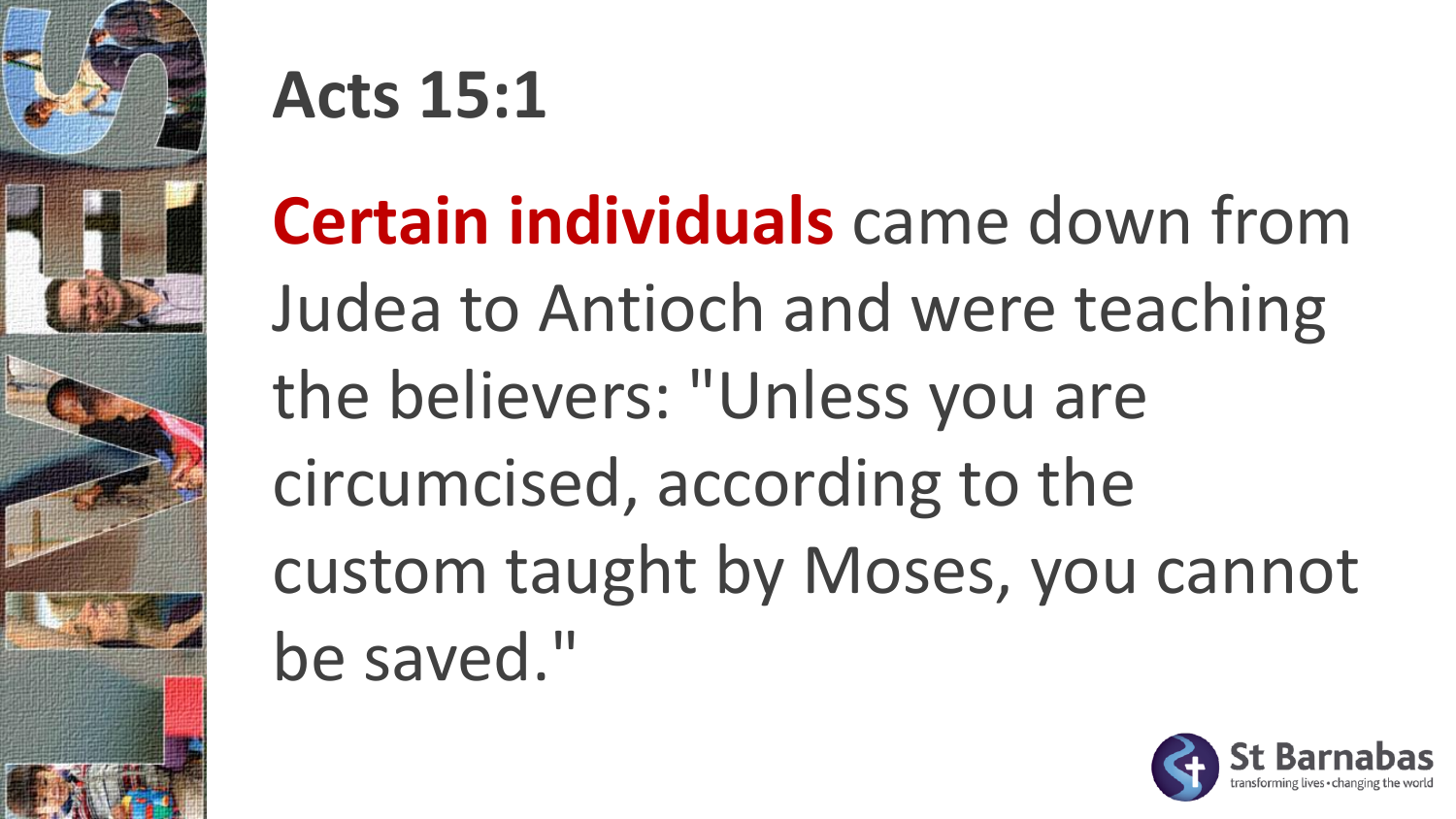

**Gentile**

# **Follower of Jesus**

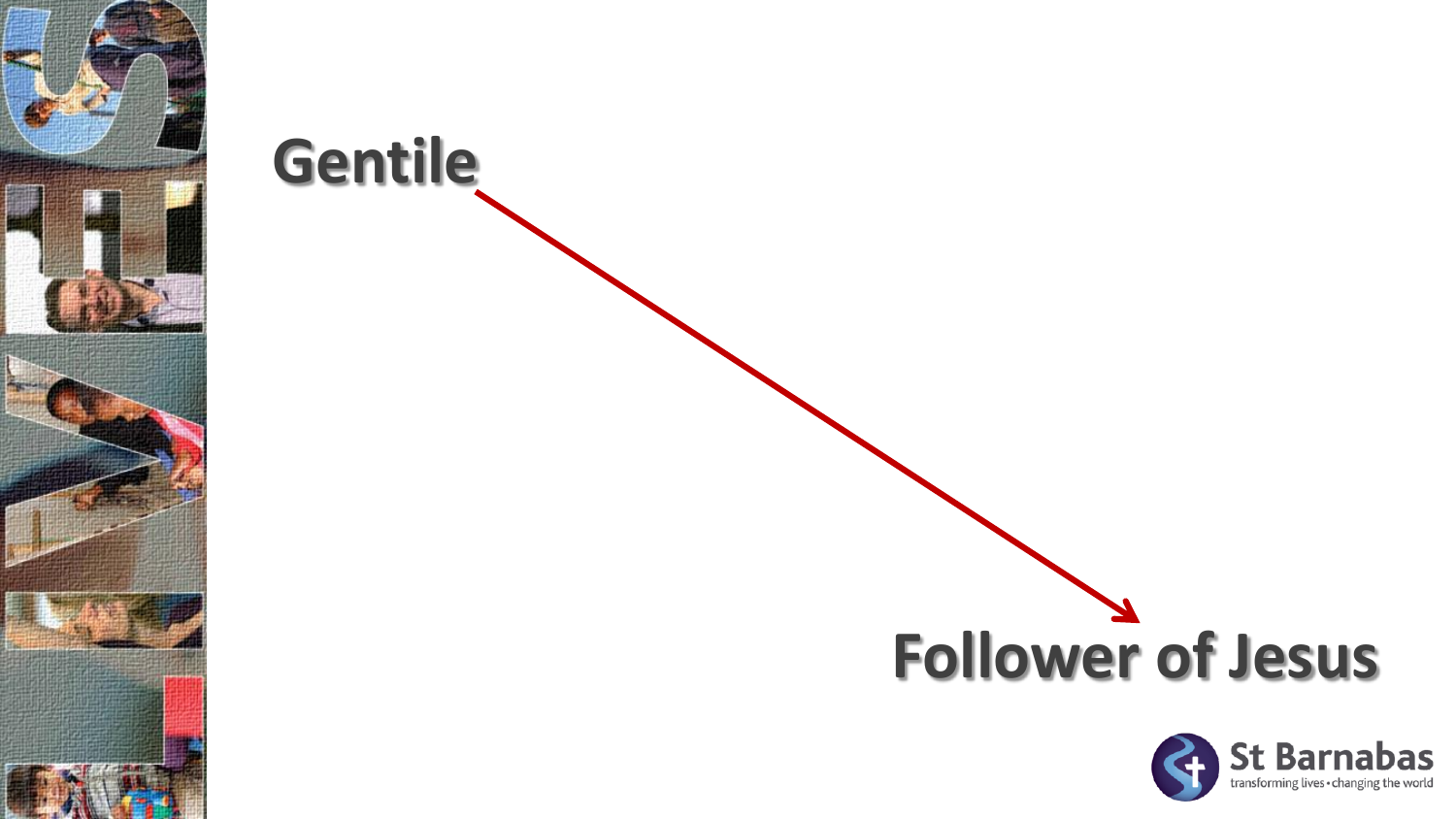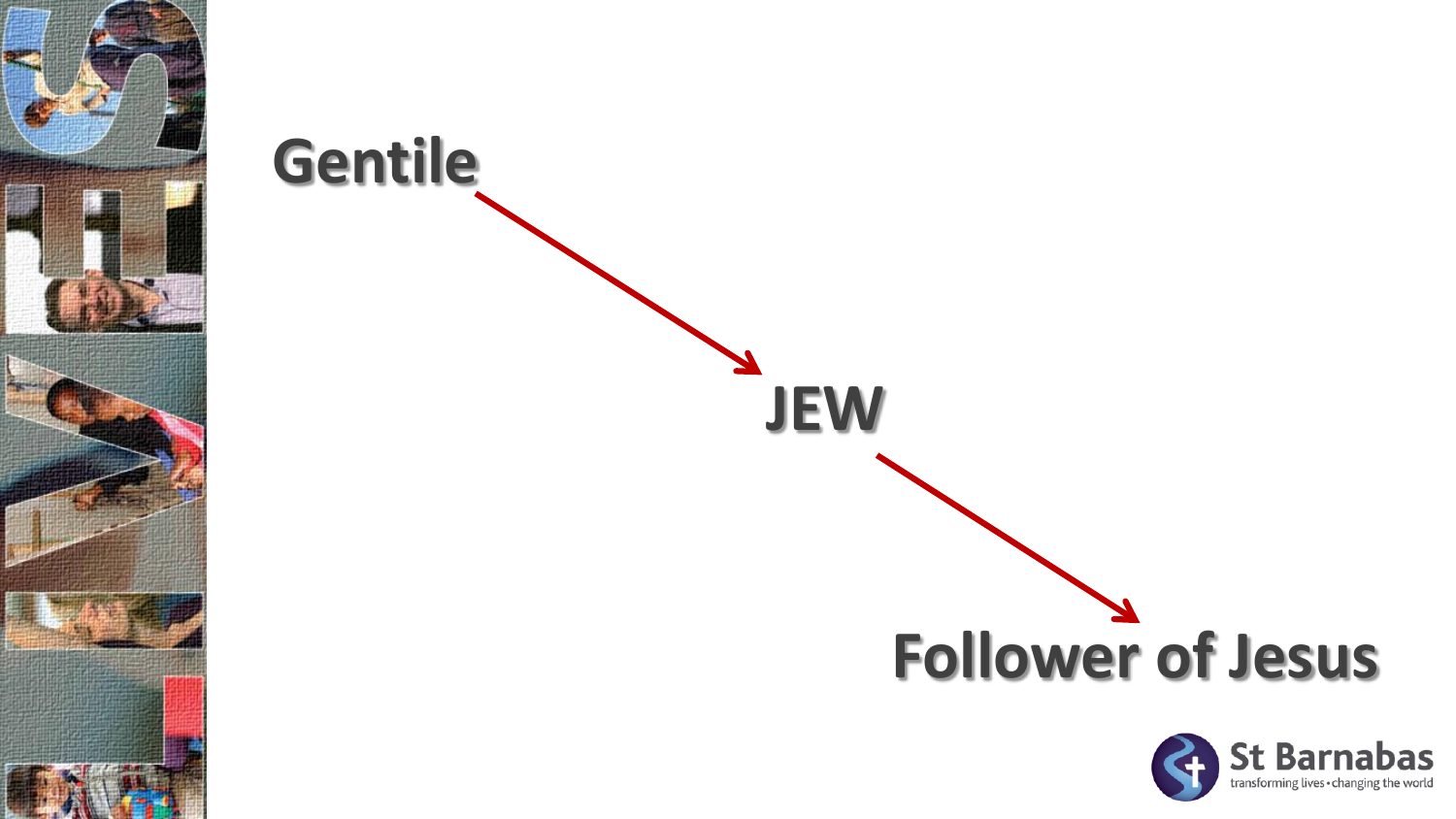

#### **Gentile/Jew**

# Faith in Jesus is enough

#### to be right with God

(or "justified")

## **Follower of Jesus**

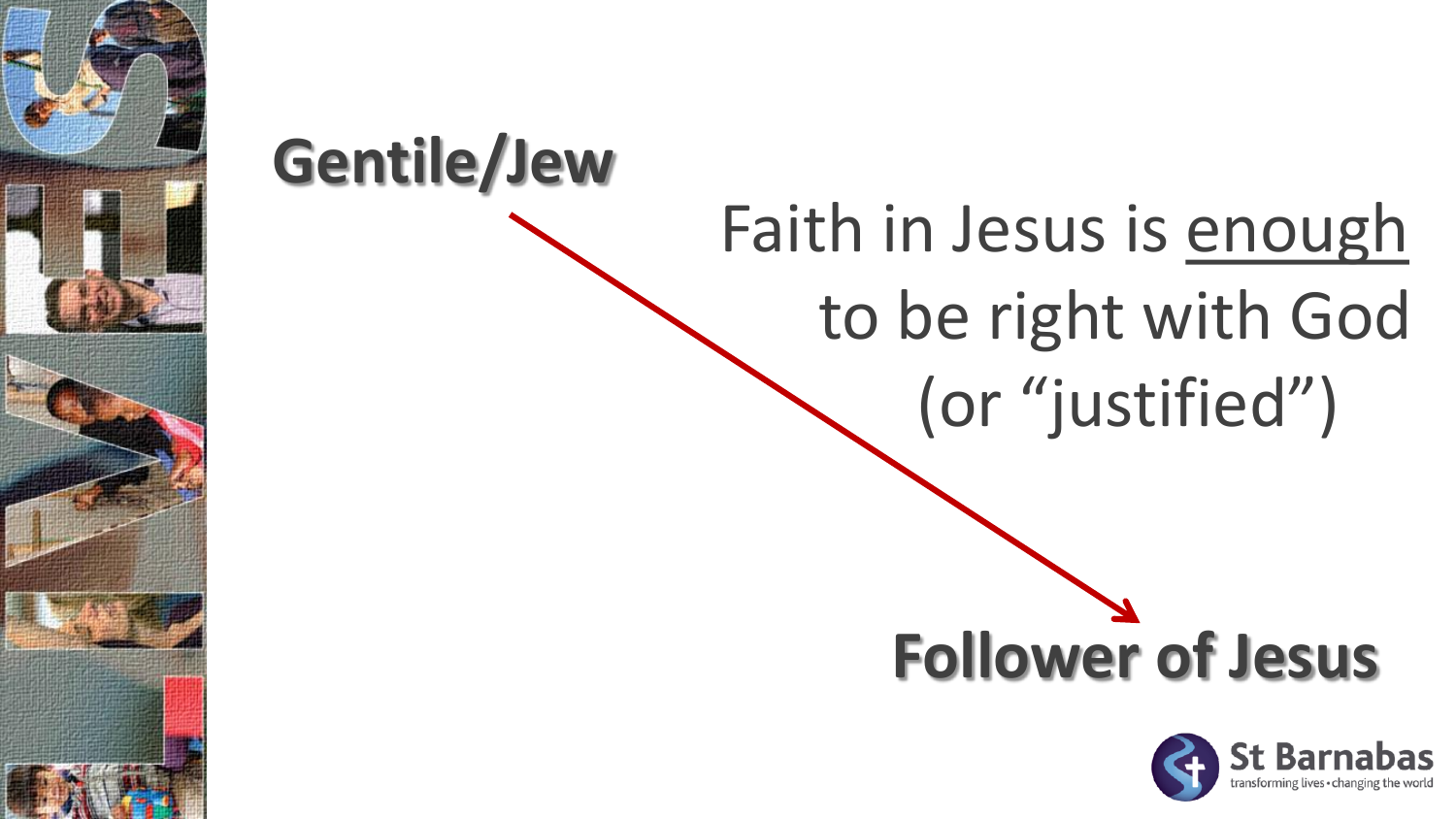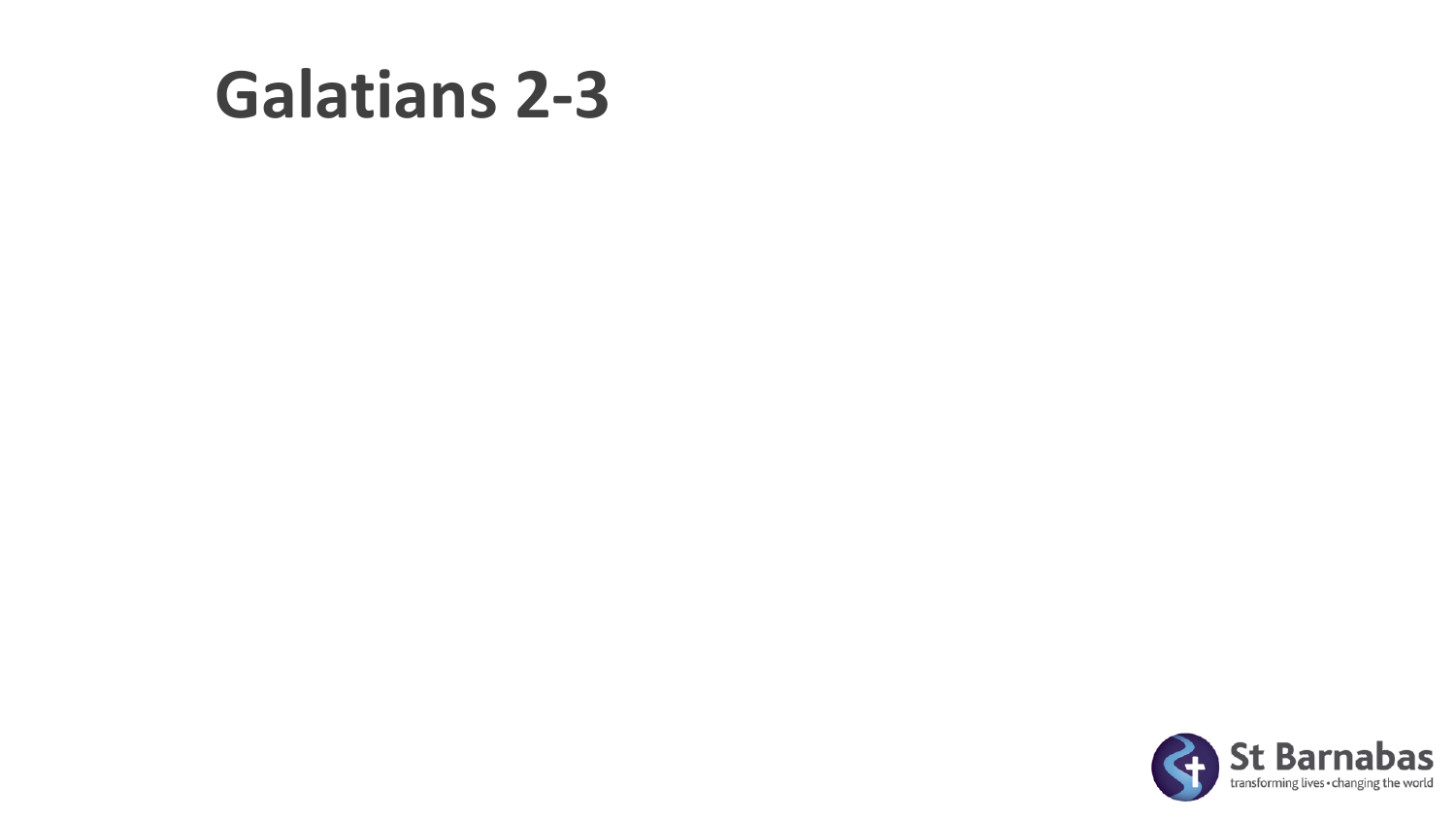Some time previously, Paul checked with Peter & co in Jerusalem that he was not wrong on this issue

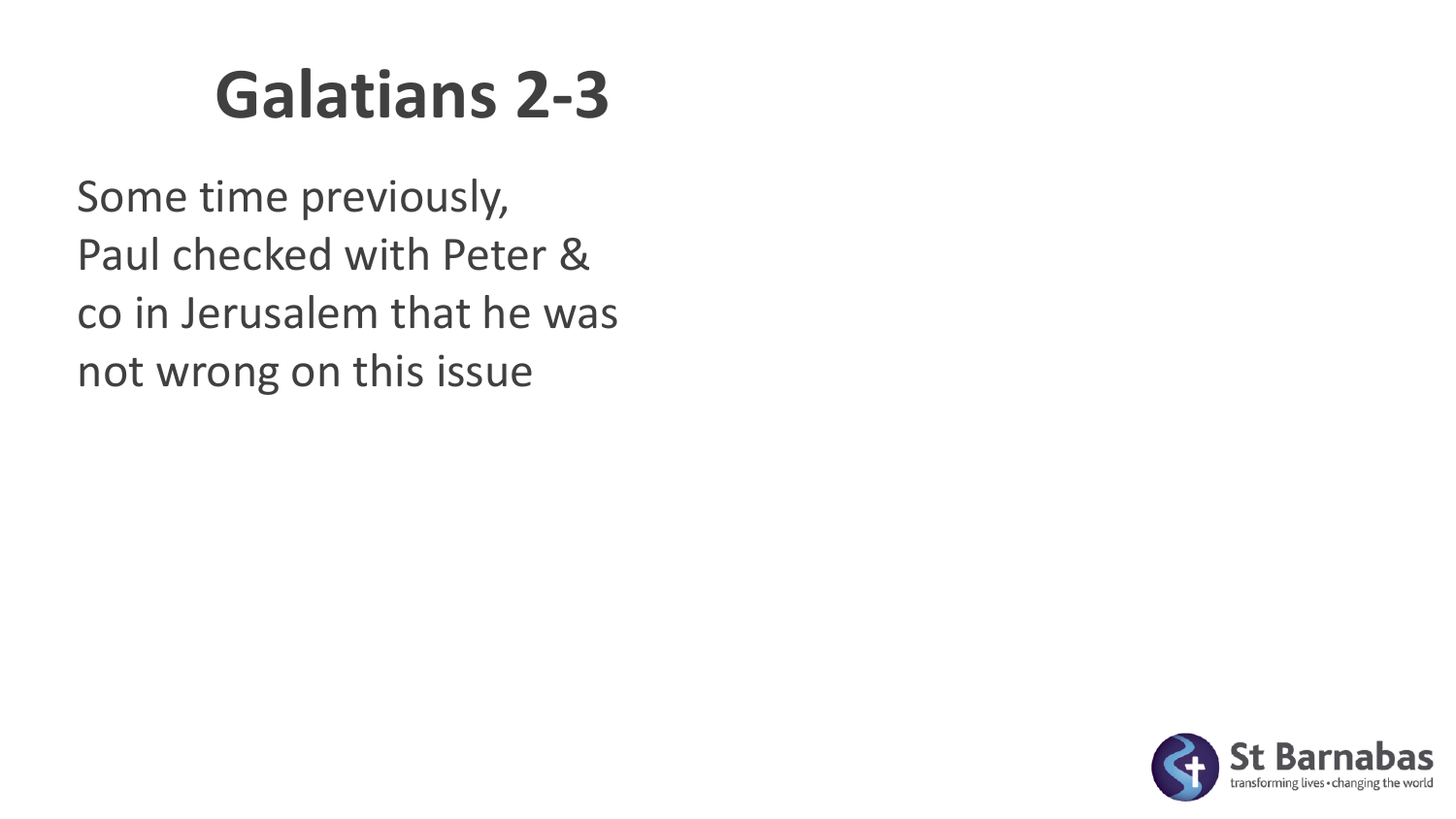Some time previously, Paul checked with Peter & co in Jerusalem that he was not wrong on this issue

Then Peter (aka Cephas) has a wobble on the issue, and Paul corrects him!

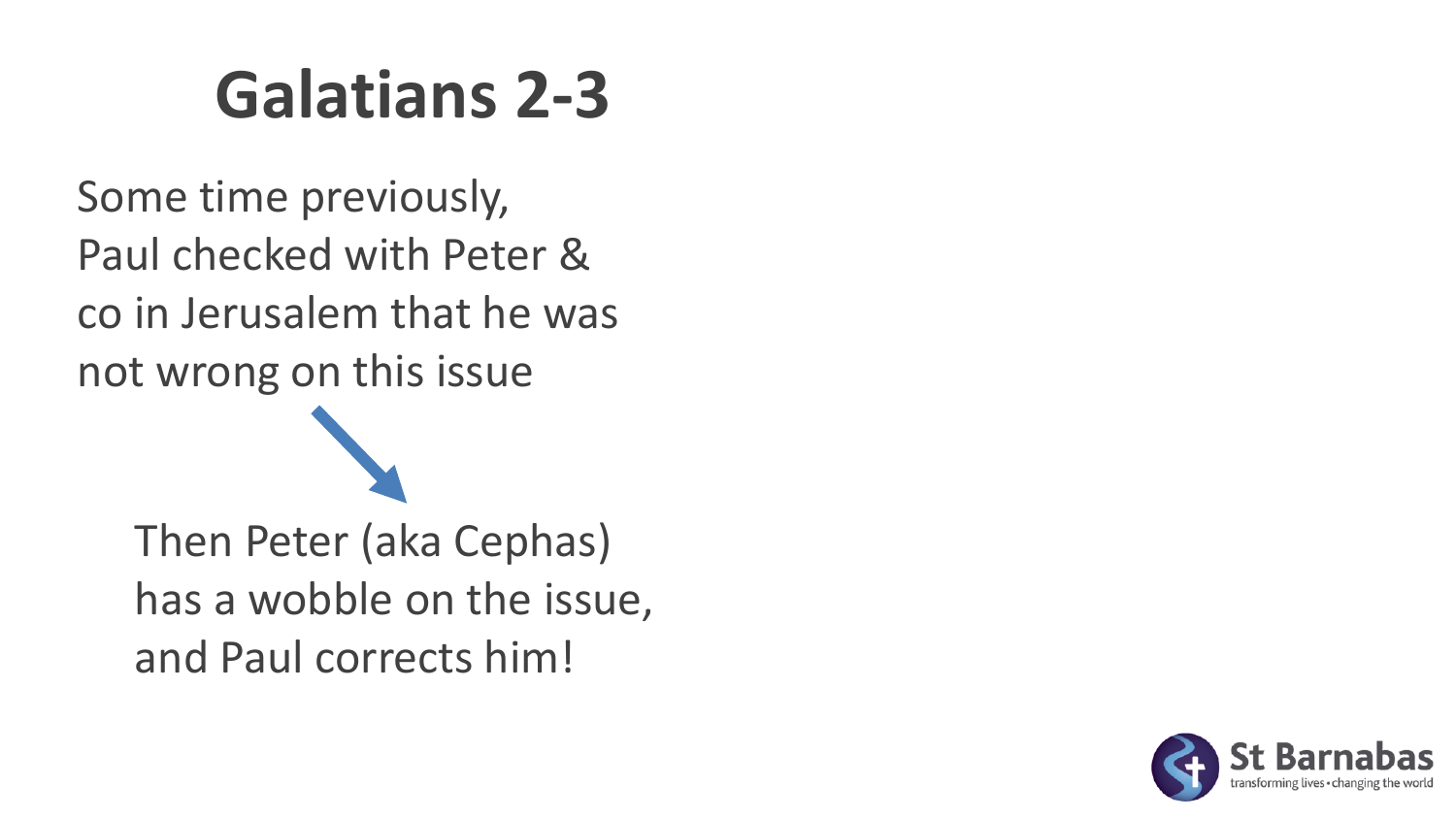Some time previously, Paul checked with Peter & co in Jerusalem that he was not wrong on this issue

Then Peter (aka Cephas) has a wobble on the issue, and Paul corrects him!

The Law has never been able to make people right with God - it's always been a matter of having faith.

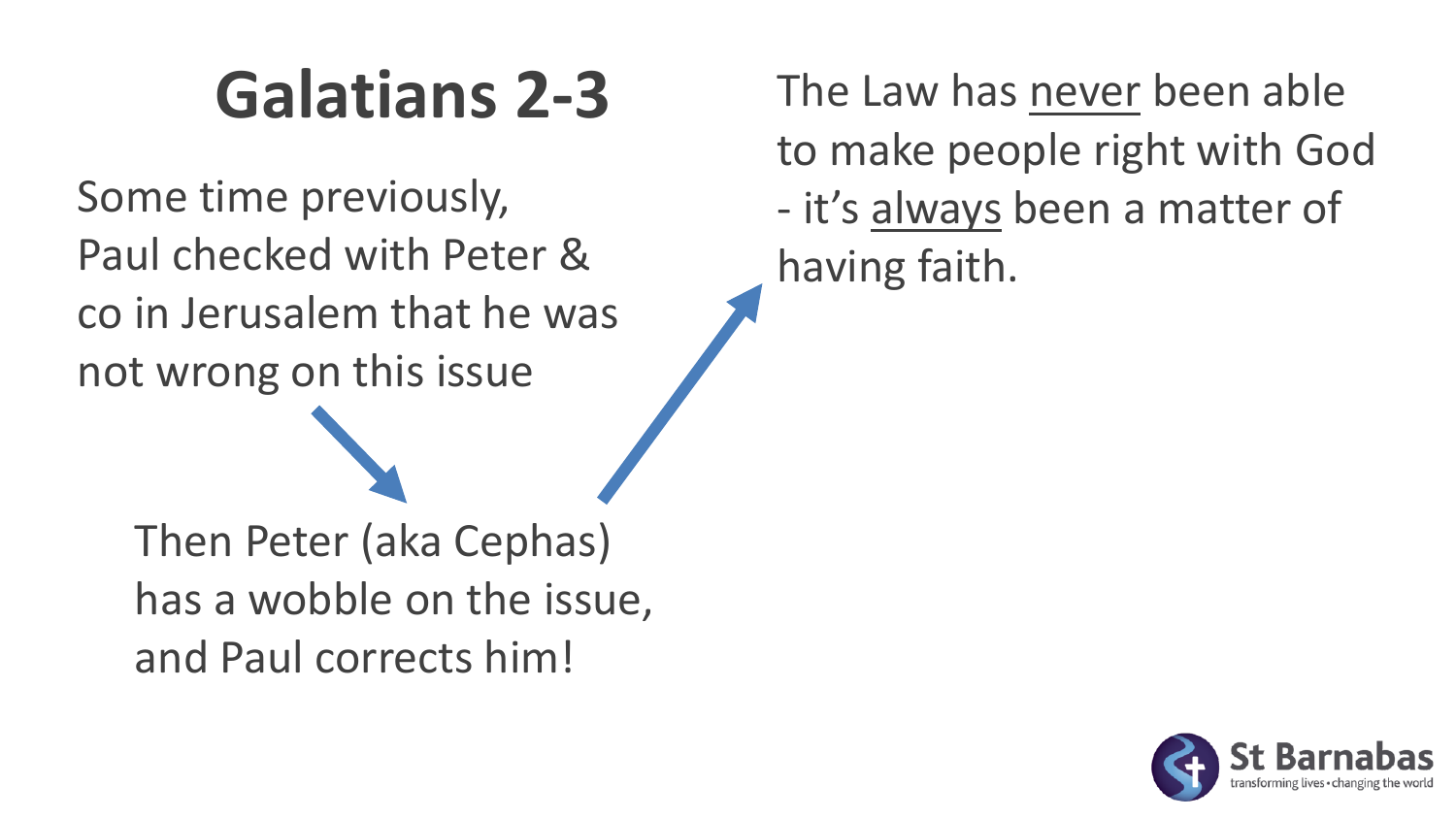Some time previously, Paul checked with Peter & co in Jerusalem that he was not wrong on this issue

Then Peter (aka Cephas) has a wobble on the issue, and Paul corrects him!

The Law has never been able to make people right with God - it's always been a matter of having faith.

> The Covenant (of faith) with Abraham stands. The Law was actually just a practical tool to limp people along until Jesus.

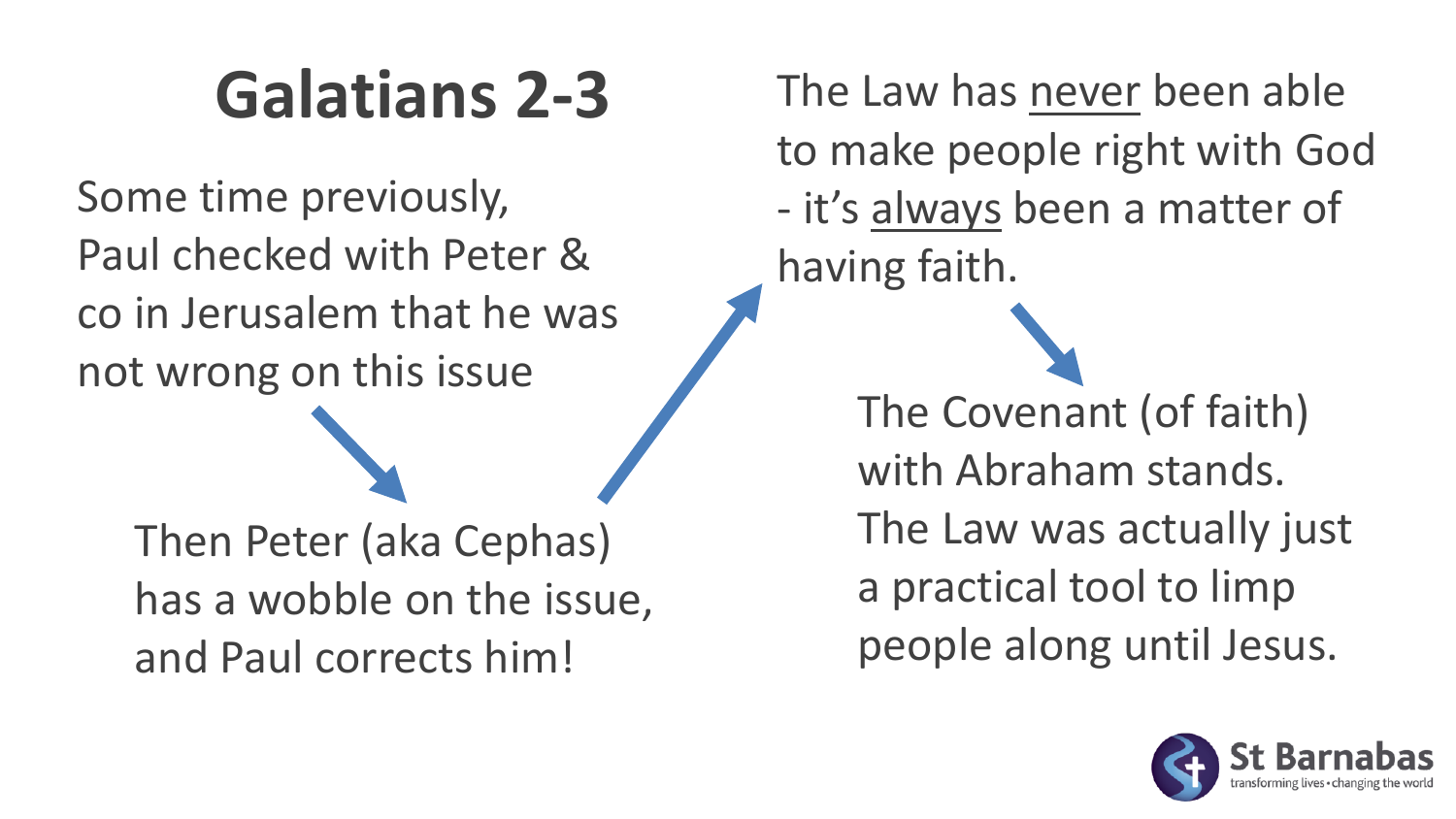

You don't have to be circumcised in order to be right with God – the Jerusalem apostles agree with me on this (even though Peter once had a wobble on it). Being made right God is and has always been a matter of faith, never a matter of keeping the OT laws.

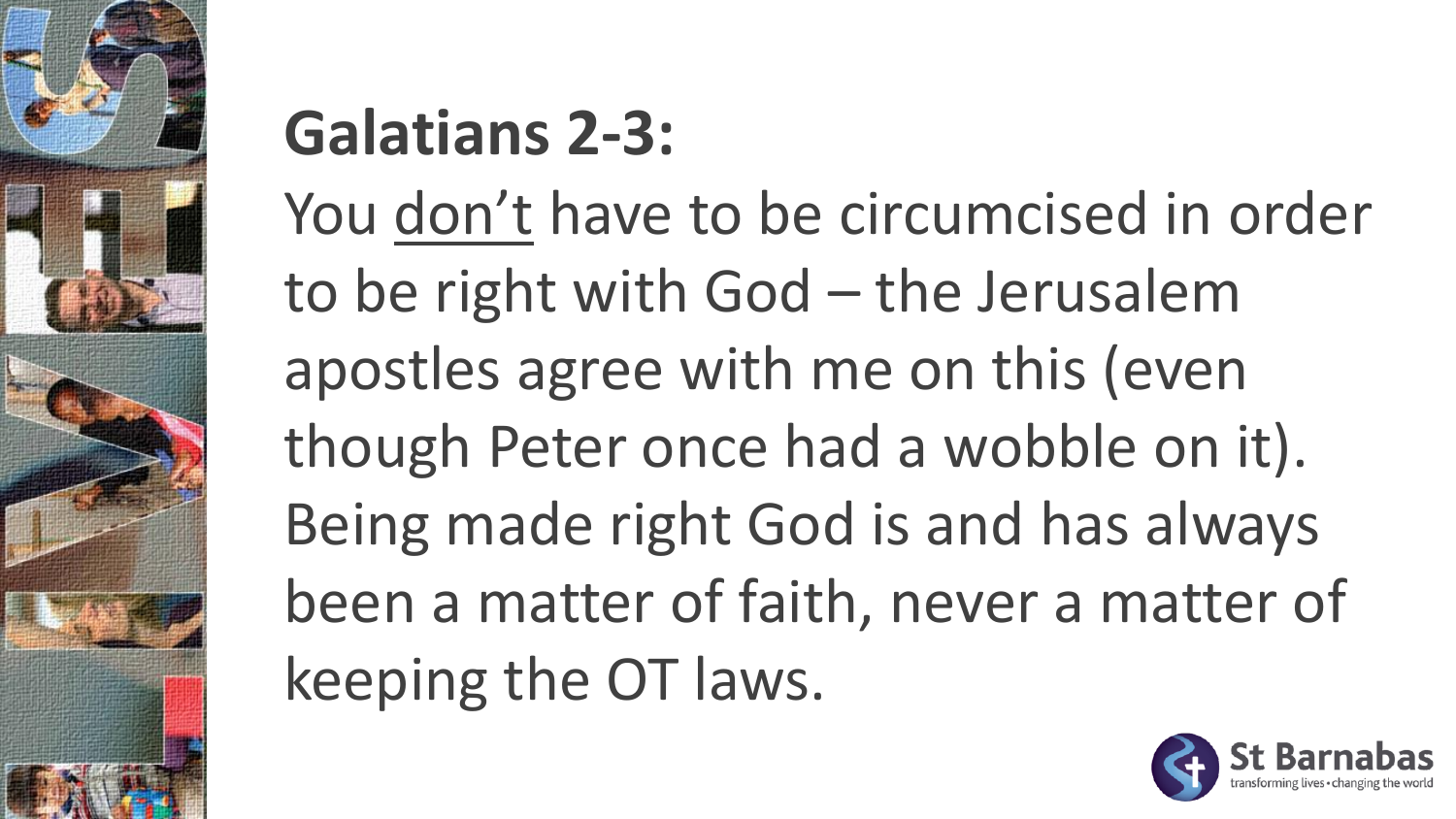

### **What might God be saying to us?**